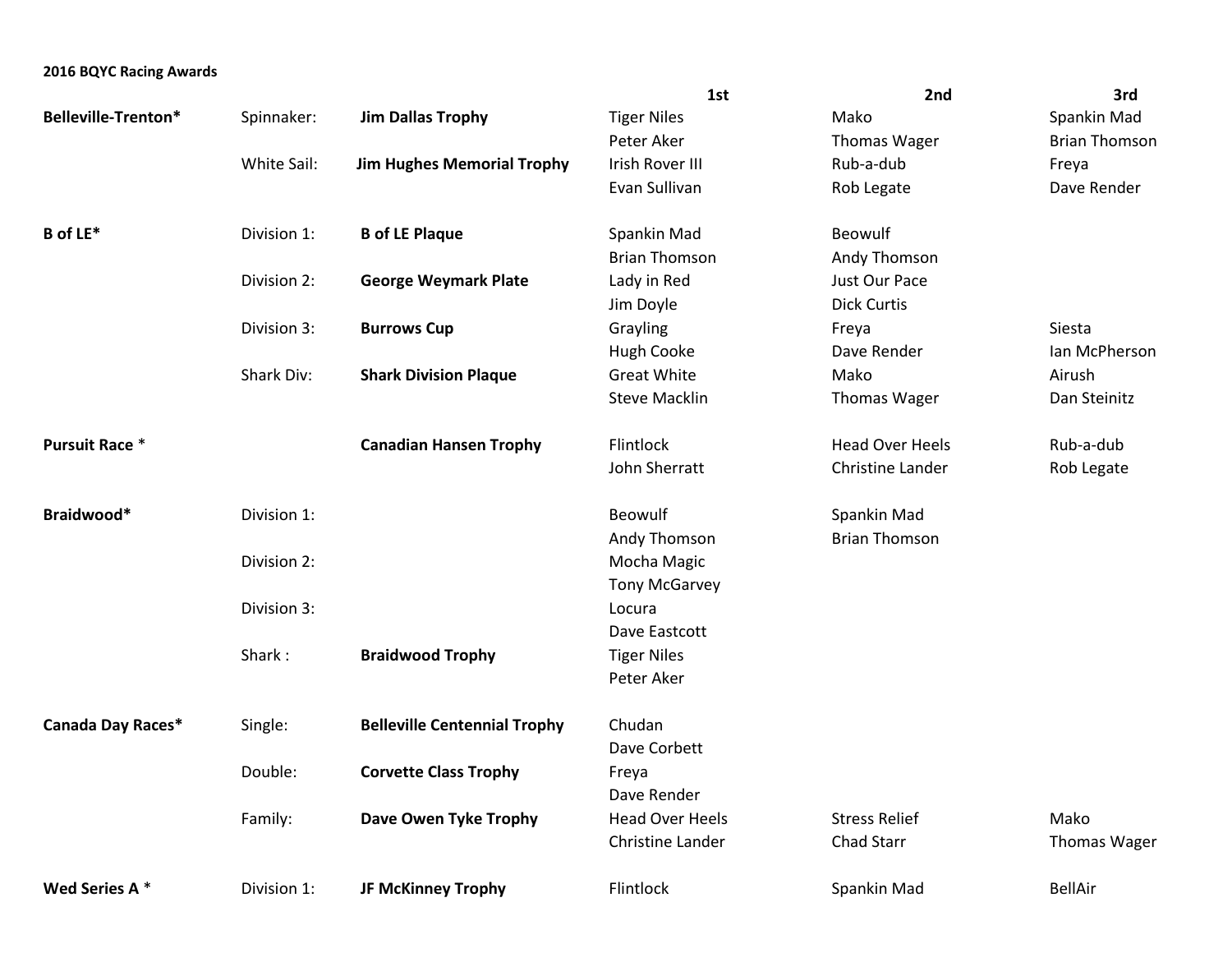|                              |             |                                     | John Sherratt           | <b>Brian Thomson</b> | Don Reidel           |
|------------------------------|-------------|-------------------------------------|-------------------------|----------------------|----------------------|
|                              | Division 2: | <b>Belleville Waterfront Trophy</b> | Meggie J                | Mocha Magic          | Just Our Pace        |
|                              |             |                                     | Tom Dolan               | <b>Tony McGarvey</b> | <b>Dick Curtis</b>   |
|                              | Division 3: | <b>Ewart Jordan Trophy</b>          | Grayling                | Dream Weaver         | Irish Rover III      |
|                              |             |                                     | Hugh cooke              | Hazel Lloyst         | Evan Sullivan        |
|                              | Shark:      | <b>Shoppers Drugs Trophy</b>        | <b>Tiger Niles</b>      | <b>Great White</b>   | <b>Higher Love</b>   |
|                              |             |                                     | Peter Aker              | <b>Steve Macklin</b> | Rob Lander           |
| Wills Cup*                   | Division 1: | <b>Wills Cup Trophy</b>             | Spankin Mad             |                      |                      |
|                              |             |                                     | <b>Brian Thomson</b>    |                      |                      |
|                              | Division 2: | <b>Canadian Olympic Trophy</b>      | Lady in Red             | Just Our Pace        |                      |
|                              |             |                                     | Jim Doyle               | <b>Dick Curtis</b>   |                      |
|                              | Division 3: | <b>DJ Williams Trophy</b>           | Irish Rover & Freya     |                      | Grayling             |
|                              |             | (tied)                              | E Sullivan & D Render   |                      | <b>Hugh Cooke</b>    |
|                              | Shark:      | <b>Shark Division Plaque</b>        | <b>Head Over Heels</b>  | <b>Tiger Niles</b>   | <b>Great White</b>   |
|                              |             |                                     | <b>Christine Lander</b> | Peter Aker           | <b>Steve Macklin</b> |
| Challenge Cup*               | Division 1: | <b>Challenge Cup Trophy</b>         | J24                     | Spankin Mad          | Beowulf              |
|                              |             |                                     | Jeffs/Bresett           | <b>Brian Thomson</b> | Andy Thomson         |
|                              | Division 2: | <b>R Bird Trophy</b>                | Lady in Red             | Mocha Magic          |                      |
|                              |             |                                     | Jim Doyle               | <b>Tony McGarvey</b> |                      |
|                              | Division 3: | <b>BaxterLangman Trophy</b>         | Grayling                | Freya                | Won by One           |
|                              |             |                                     | <b>Hugh Cooke</b>       | Dave Render          | Mike Krock           |
|                              | Shark:      | <b>Shark Division Trophy</b>        | <b>Tiger Niles</b>      | Mako                 | <b>Higher Love</b>   |
|                              |             |                                     | Peter Aker              | <b>Thomas Wager</b>  | Rob Lander           |
| <b>Fleet Captain Series*</b> |             | <b>Peterson Trophy</b>              | J24                     | Grayling             | Spinner              |
|                              |             |                                     | Jeffs/Bresett           | <b>Hugh Cooke</b>    | Ross Findlater       |
| Robb Cup <sup>*</sup>        | Division 1: | <b>Robb Cup</b>                     | J24                     | Spankin Mad          |                      |
|                              |             |                                     | Jeffs/Bresett           | <b>Brian Thomson</b> |                      |
|                              | Division 2: | <b>Adamson Trophy</b>               | Lady in Red             |                      |                      |
|                              |             |                                     | Jim Doyle               |                      |                      |
|                              | Division 3: | <b>British American Trophy</b>      | Freya                   | Grayling             |                      |
|                              |             |                                     | Dave Render             | Hugh Cooke           |                      |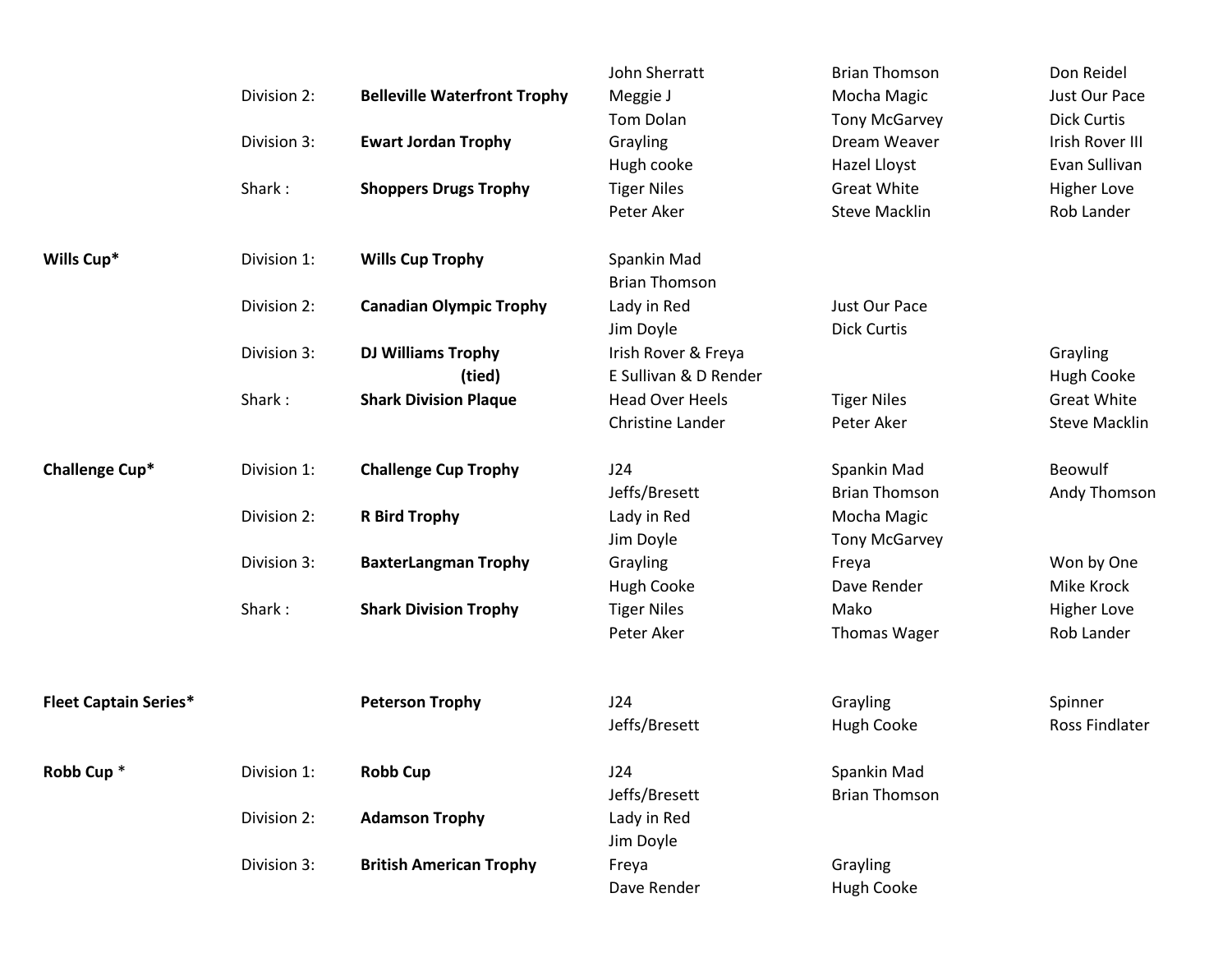|                         | Shark:      | <b>Shark Robb Trophy</b>        | <b>Head over Heels</b><br><b>Christine Lander</b> | <b>Destination Sao Miguel</b><br>Joe Pacheco   | <b>Great White</b><br><b>Steve Macklin</b> |
|-------------------------|-------------|---------------------------------|---------------------------------------------------|------------------------------------------------|--------------------------------------------|
| Ladies Course Racing*   |             | <b>Imperial Optical Trophy</b>  | Spankin Mad<br><b>Kristine Davis</b>              | Airush<br><b>Tracy Steinitz</b>                | <b>Head Over Heels</b><br>Christine Lander |
| Ladies Distance*        |             | <b>Keeble Sails Trophy</b>      | <b>Head Over Heels</b><br><b>Christine Lander</b> | Airush<br><b>Tracy Steinitz</b>                | Spankin Mad<br><b>Kristine Davis</b>       |
| <b>Round the County</b> | Spinnaker:  | <b>Elwood Wickerson Trophy</b>  | Spankin Mad<br><b>Brian Thomson</b>               | Tanz                                           | Dream (CFBTYC)                             |
|                         | White Sail: |                                 | Fox on the Run                                    | <b>Heeling Groovy</b>                          | Peregrine                                  |
| Katie Gray*             | Spinnaker:  | <b>Katie Gray Trophy</b>        | <b>Beowulf</b><br>Andy Thomson                    | <b>BellAir</b><br>Don Reidel                   | Regardless                                 |
|                         | White Sail: | <b>Bill Burns Trophy</b>        | Locura<br>Dave Eastcott                           | Genevieve                                      | Kemosabe                                   |
|                         | Team        | <b>Ian Morch Memorial</b>       | <b>BQYC</b>                                       | (new trophy)                                   |                                            |
| Binnacle*               | Spinnaker:  | <b>Corby Binnacle Trophy</b>    | <b>Tiger Niles</b><br>Peter Aker                  | Spankin Mad<br><b>Brian Thomson</b>            | Time 1                                     |
|                         | White Sail: | <b>Jib Hank Trophy</b>          | Just Our Pace<br><b>Dick Curtis</b>               | Locura<br>Dave Eastcott                        | Katem<br>James Wessel                      |
| <b>Out of Town</b>      |             | <b>Chris Waller Award</b>       | Peter Aker & Andreas Steinitz                     |                                                |                                            |
| Series B*               | Division 1: | Ser B Div 1 Ken Douglas Plaque  | J24<br>Jeffs/Bresett                              | Flintlock<br>John Sherratt                     | Spankin Mad<br><b>Brian Thomson</b>        |
|                         | Division 2: | Ser B Div II Allan Scott Plaque | Lady in Red                                       | Patronus                                       | Just Our Pace                              |
|                         | Division 3: | <b>Peterson Plaque</b>          | Jim Doyle<br>Grayling<br>Hugh Cooke               | Mark Macdonald<br>Dream Weaver<br>Hazel Lloyst | <b>Dick Curtis</b><br>Freya<br>Dave Render |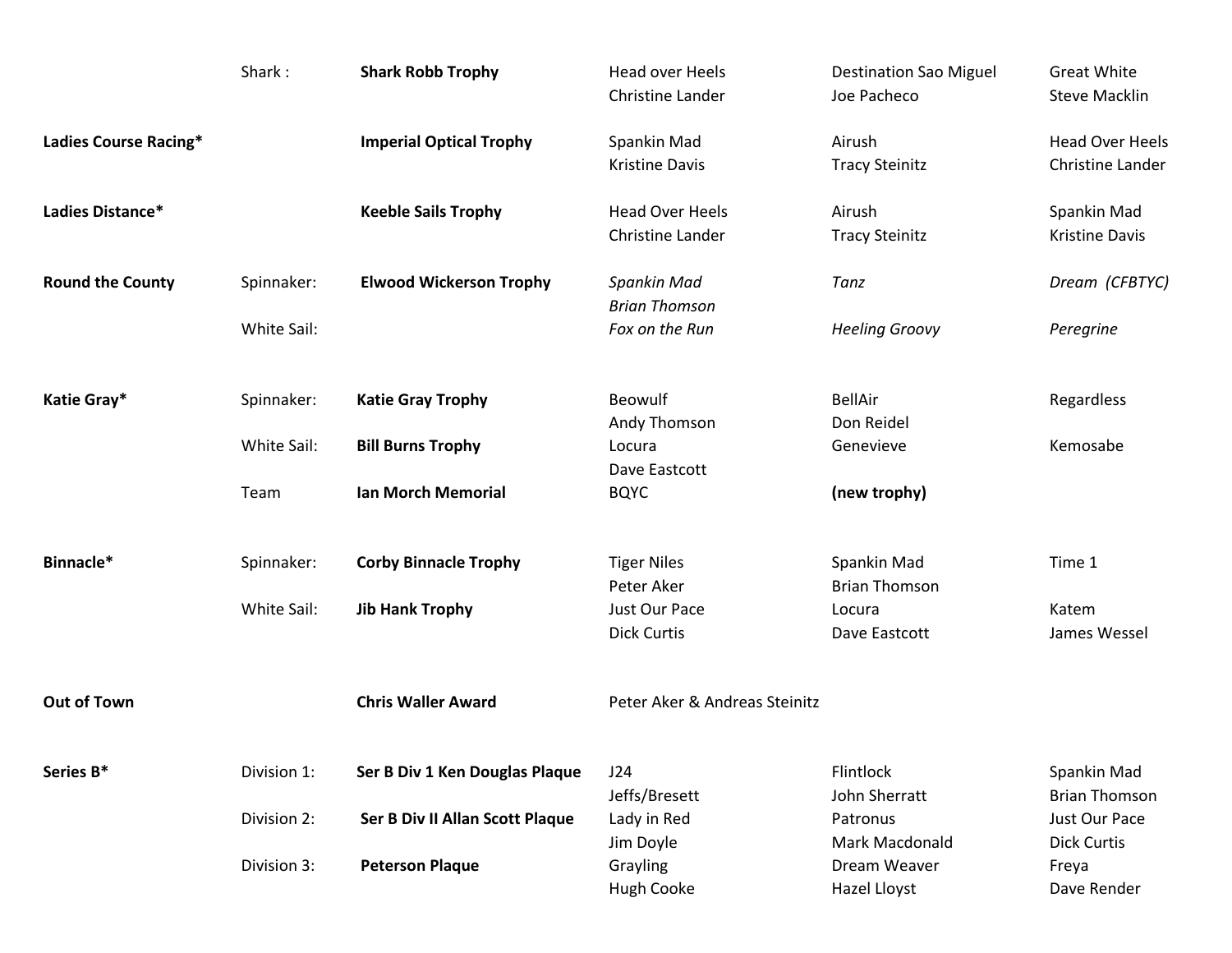|                          | Shark:      | <b>Shoppers Quinte Mall Trophy</b>                 | <b>Tiger Niles</b><br>Peter Aker                  | <b>Stress Relief</b><br>Chad Starr                    | <b>Great White</b><br><b>Steve Macklin</b> |
|--------------------------|-------------|----------------------------------------------------|---------------------------------------------------|-------------------------------------------------------|--------------------------------------------|
| Frostbite                | Spinnaker:  | <b>Pussers Rum</b>                                 | <b>Bullet</b><br><b>Kim Wilkes</b>                | Mako<br>Thomas Wager                                  | J24<br>Jeffs/Bresett                       |
|                          | White Sail: | <b>Frostbite McEwen Family</b>                     | Grayling<br>Hugh Cooke                            | Irish Rover III<br>Evan Sullivan                      | Freya<br>Dave Render                       |
| <b>Shark Team Racing</b> |             | <b>Kingston-Quinte Team Race</b>                   | <b>BQYC</b>                                       |                                                       |                                            |
| Series A+B*              | Division 1: | <b>Doug Smith Trophy</b>                           | Flintlock<br>John Sherratt                        | J24<br>Jeffs/Bresett                                  | Spankin Mad<br><b>Brian Thomson</b>        |
|                          | Division 2: | <b>Quinte Broadcasting</b>                         | Mocha Magic<br><b>Tony McGarvey</b>               | Just Our Pace<br><b>Dick Curtis</b>                   | Patronus<br>Mark Macdonald                 |
|                          | Division 3: | <b>Ladies Auxiliary Trophy</b>                     | Grayling<br><b>Hugh Cooke</b>                     | Dream Weaver<br>Hazel Lloyst                          | Irish Rover III<br>Evan Sullivan           |
|                          | Shark:      | <b>Shark Association Trophy</b>                    | <b>Tiger Niles</b><br>Peter Aker                  | <b>Great White</b><br><b>Steve Macklin</b>            | <b>Stress Relief</b><br>Chad Starr         |
| Most needing of          |             | <b>Pete Peto Award</b>                             | <b>Tony McGarvey</b>                              | (buzzing the Coach boat in Rabbit race)               |                                            |
| Ladies Overall *         |             | <b>Lucretia Trophy</b>                             | <b>Head Over Heels</b><br><b>Christine Lander</b> | Spankin Mad<br><b>Kristine Davis</b>                  | Airush<br><b>Tracy Steinitz</b>            |
| Club Championship *      | Division 1: | <b>Commodore's Trophy</b><br>(tied - broken by B7) | J24<br>Jeffs/Bresett                              | <b>Bell Trophy</b> Spankin Mad<br>Brian Thomson       | Beowulf<br>Andy Thomson                    |
|                          | Division 2: | <b>Canada Cement Trophy</b>                        | Lady in Red<br>Jim Doyle                          | <b>Centennial Mocha Magic</b><br><b>Tony McGarvey</b> | Just Our Pace<br><b>Dick Curtis</b>        |
|                          | Division 3: | <b>Maurice Rollins Trophy</b>                      | Grayling<br><b>Hugh Cooke</b>                     | Freya<br>Dave Render                                  |                                            |
|                          | Shark:      | <b>Shark Half Model Trophy</b>                     | <b>Tiger Niles</b><br>Peter Aker                  | <b>Nereide Great White</b><br><b>Steve Macklin</b>    | Mako<br>Thomas Wager                       |